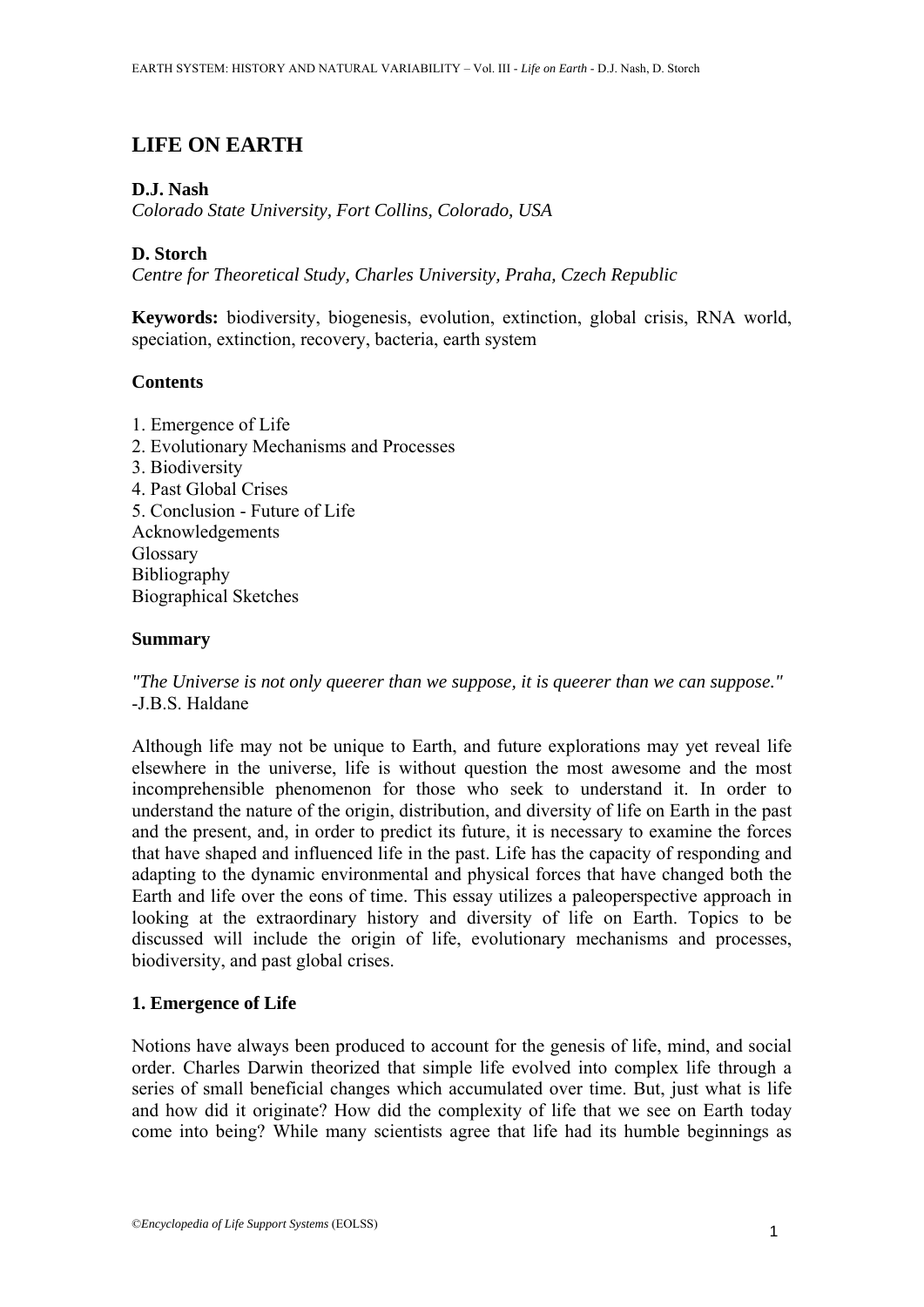single-celled organisms, various questions still persist as to how these single-celled organisms began. See Chapter *Origin and Emergence of Life on Earth*.

Today, it is an acceptable and basic biological principle that life only can come from preexisting life (biogenesis). The geological history of Earth reveals, however, that early in the history of Earth, there is no evidence of life as indicated by fossils and, furthermore, the evidence indicates that the physical and chemical characteristics of early Earth would not have supported life as we understand it today. Excluding an "inoculation" of life on Earth from an extraterrestrial source, it must be concluded that life on Earth must have originated from the inanimate world. It is a premise accepted by most scientists that the origin of life on Earth can be studied by the application of scientific methodology to the historical, biological, and geological records, and to characterization of living organisms today. Although there are numerous theories and hypotheses concerning the origin of life, there is, as yet, no single, unifying theory.

A precise definition of life is fraught with difficulties. Dictionaries and biology textbooks fail to provide a satisfactory difference between life and non-life or define well what a living organism is. A. G. Cairns-Smith has introduced a good operational definition of both organism and life: "An organism is that which can take part in the processes of evolution through natural selection. For this it must have a dual constitution, namely (i) a store of genetic information… [and] (ii) …phenotype … Life is an informal term for the seemingly purposeful quality of evolved organisms. If organisms are prerequisites for evolution, 'life' is rather a product of that process." Defining life by describing its basic characteristics is also a common practice of biologists. Thus, living things, regardless of their amazing variety of shapes and forms, share the capacity to reproduce using genetic information, to develop and grow and to have the ability to maintain a stable internal environment despite changes in the external environment (homeostasis).



Figure 1. Life is not only the sum of all living forms but the complexity of their interactions that include the processes in atmosphere, hydrosphere, and even lithosphere.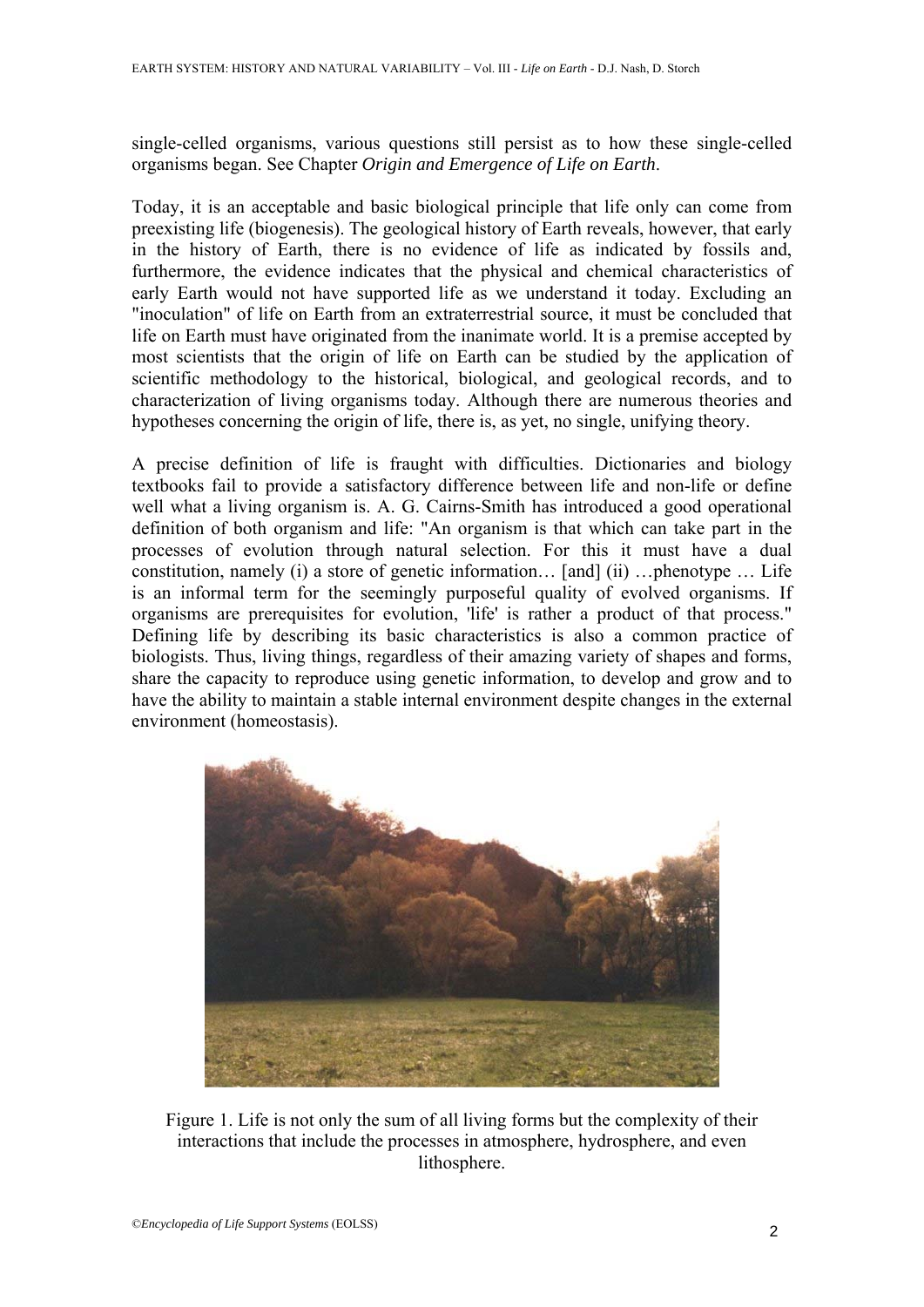Life also is characterized by specific structures, organization, and functions. Where and how did the DNA, RNA, proteins, and enzymes come together to produce living organisms? There is not universal agreement as to where life began and many theories have been proposed. Did life arrive on Earth from outer space, perhaps a remnant from ancient oceans on Mars carried to Earth by an asteroid? Did life originate near underwater hot lava vents? Other sources have proposed evaporating lagoons, freshwater reservoirs, molten base of glaciers, aerosols, and water, percolated deep layers of the crust, and others. It is even conceivable that several different environments have contributed to the origin of life. Wherever the location or locations, the single common denominator to all theories is the essential precondition of the presence of water in a liquid state.



Figure 2. The Archean and Proterozoic rocks contain numerous microfossils, but because only the shapes of the ancient bacteria are preserved we do not properly understand their genetic evolution. It resembles the situation when we can guess the function of computer only from hardware outlook without any software left.

The earliest record of life on Earth is bacterial fossils found in Precambrian rocks three and a half billion years old. These early life forms were single-celled, did not carry out photosynthesis and did not have a cell nucleus. These ancient unicellular organisms were at first autotrophs metabolizing carbon dioxide or hydrogen sulfide and later evolved into photosynthetic organisms and became able to live in other environments. It is thought that all subsequent life on Earth descended from these Precambrian creatures. Similar features of the genetic code and metabolism have been found in the Archaea, bacteria, and eukaryotic organisms. Eukaryotes are organisms which have a nucleus and other membrane-bound organelles and include the "higher" organisms such as plants, fungi, and animals in contrast to prokaryotes such as the Archaea and blue-green algae, which do not have a nucleus or other membrane-bound organelles.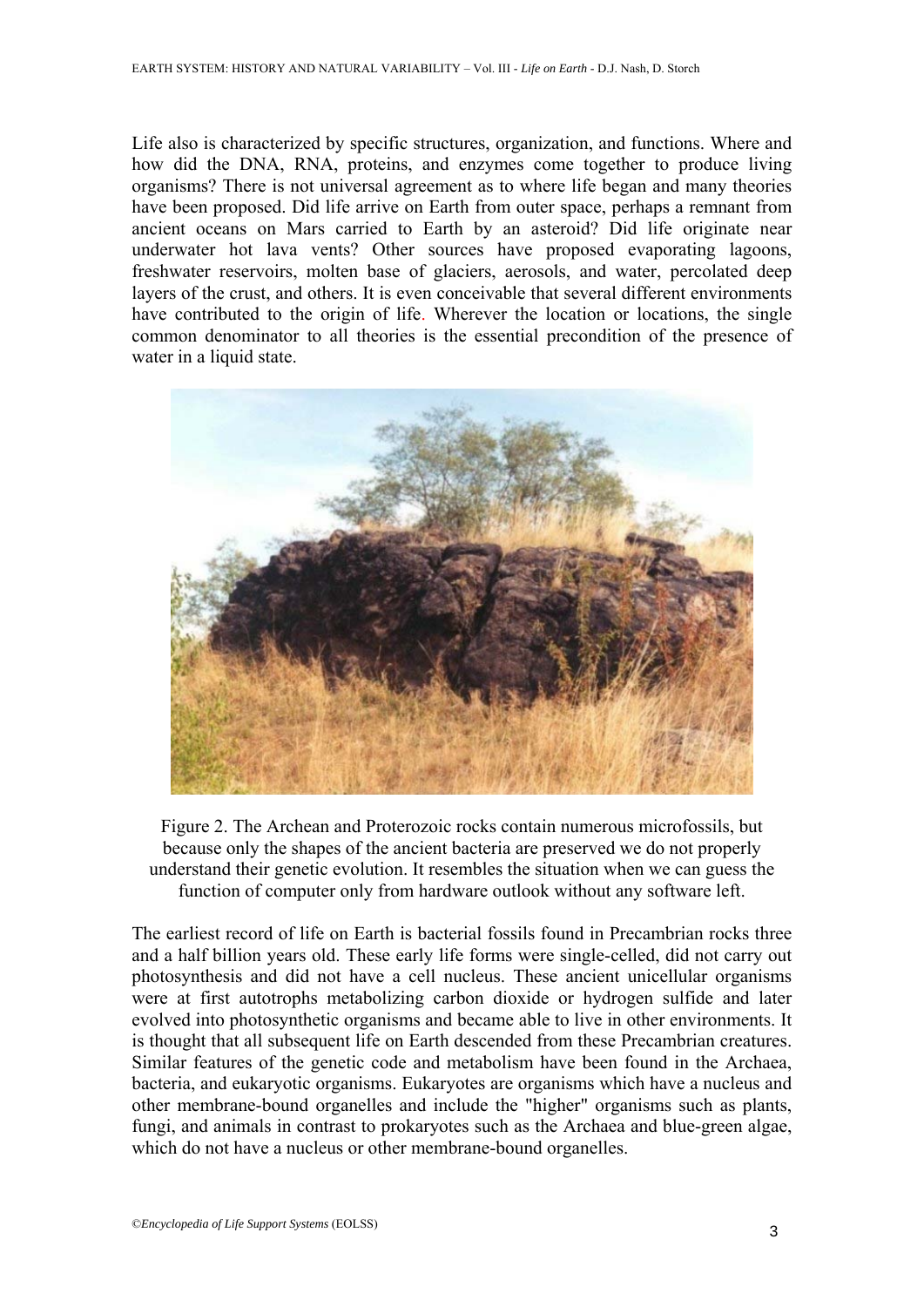The documentation of the evolution and the development of diverse life forms is reasonably inferred from the fossil record. Difficult as it may be for a plant or animal to be preserved as a fossil, several hundred thousand species already have been described and can be used to write a good "history" of life on Earth from the time of its first recorded instance.

Filling in the stages between the abiotic world and the first prokaryotic cells presents a much more difficult challenge, however. Given the chemicals that are characteristic of life today such as RNA, DNA, proteins, and enzymes, how did they originate and come together in the correct structures for the necessary functions of life? The chemical composition of all living organisms is remarkably similar. How did this come about?

There are different hypotheses to account for the origin of the chemicals that are used to serve as the building blocks for life. Most of the theories of the origin of life consider the presence of organic carbon as a necessary precondition for the emergence of life and that the presence of organic compounds must have preceded the origin of life. It has been hypothesized that the oceans contained a mixture of simple organic compounds (commonly referred to as a "primeval soup"). A half-century ago, Stanley Miller demonstrated that it was relatively easy to synthesize amino acids using gases thought to be part of the primeval atmosphere on Earth: methane, hydrogen, and ammonia. These gases are chemically inert at room temperatures but, with an input of energy, reactions take place. Miller utilized an electric current, reasoning that electrical discharges probably were available on the early Earth. His early studies yielded four different amino acids and he hypothesized that other chemicals and reactions could take place resulting in a chemical evolution leading to the actual origin of life. Subsequent experiments yielded additional amino acids as well as other biologically significant molecules including simple sugars. On the other hand, computer simulation models showed that some structures could proliferate and even evolve toward more complex structures whenever some conditions are fulfilled. These necessary conditions include the ability to replicate itself, heredity (transmission of information between generations) and "mutability" (possibility to randomly change this genetic information). Perhaps, life is inevitable given the right conditions.

How the first organic chemicals became organized enough to utilize energy to maintain and organize the structures and functions of life, including the vital capacity to reproduce the living organism, remain difficult and intriguing questions. The main problem concerning the origin of life is that relating to the origin of the genetic code: protein molecules cannot be copied and must be synthesized according to information stored in DNA, but that operation itself, as well as the replication of DNA, requires proteins. DNA cannot be copied without proteins and proteins cannot be synthesized without DNA, so how could such a self-supporting system originate? Maybe there was originally some structure that was able both to replicate and to catalyze the replication. RNA is a likely possibility for filling such a role since it can replicate itself and can direct the synthesis of proteins and other biochemicals. It also can act as a catalyst in various chemical reactions that transmit genetic information and control the expression of genes. RNA, thus, can be regarded as a key immediate precursor to the whole genetic machinery. And it also would have preceded DNA in evolution. See *Origin and Establishment of Life on Earth*.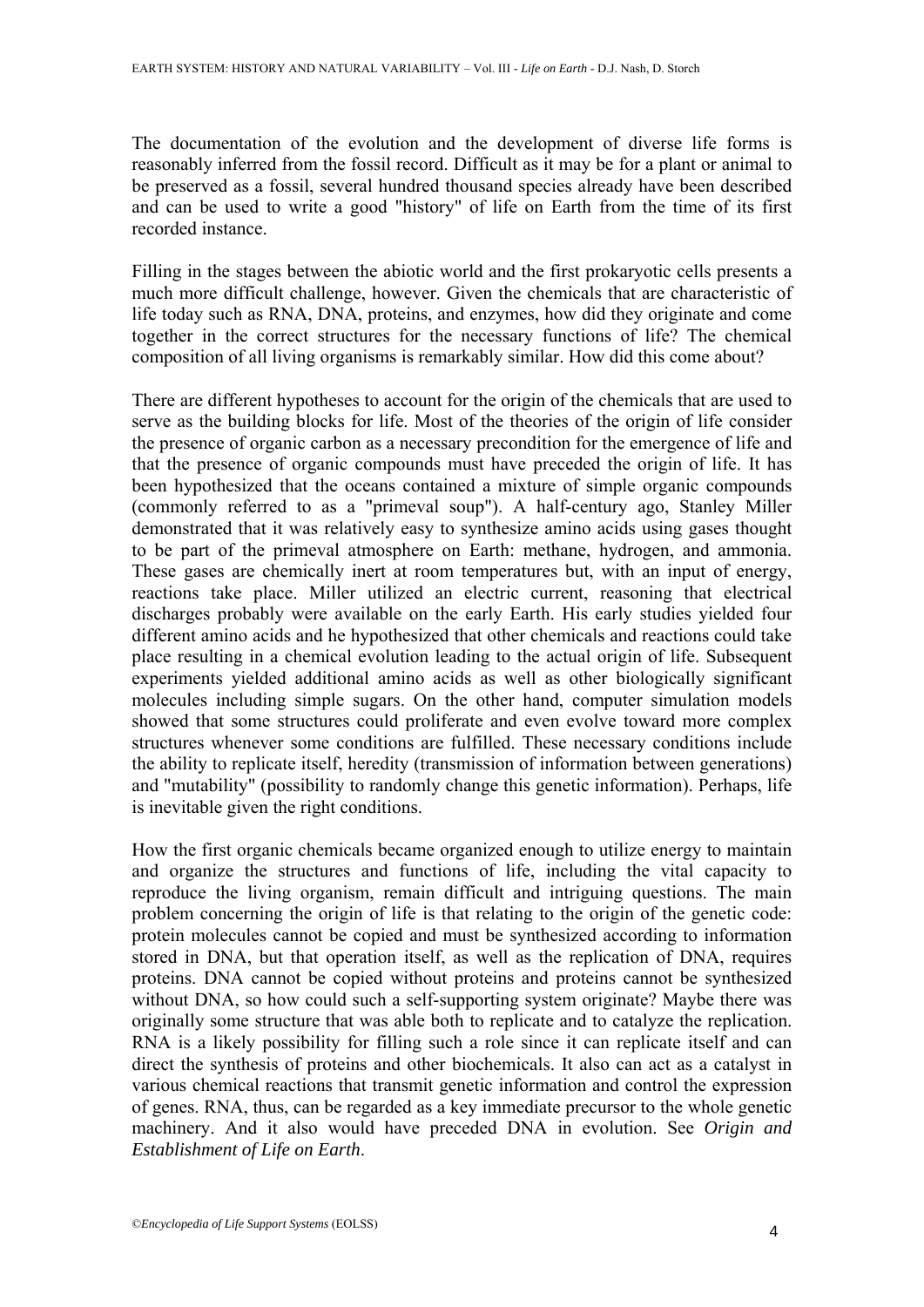Visit[: http://www.eolss.net/Eolss-sampleAllChapter.aspx](https://www.eolss.net/ebooklib/sc_cart.aspx?File=E1-01-05-00)

#### **Bibliography**

-

-

-

Cairns-Smith A.G. (1985). *Seven Clues to the Origin of Life: A Scientific Detective Story,* 131 pp. Cambridge: Cambridge University Press. [The "inorganic replicator" story. Life as an epiphenomenon of evolution of clay crystals.] TO ACCESS ALL THE 16 **PAGES** OF THIS CHAPTER,<br>
Visit: http://www.eolss.net/Eolss-sampleAllChapter.aspx<br>
Bibliography<br>
Cairns-Smith A.G. (1985). *Seven Clues to the Origin of Life: A Scientific Detective Story*, 131 pr<br>
Cam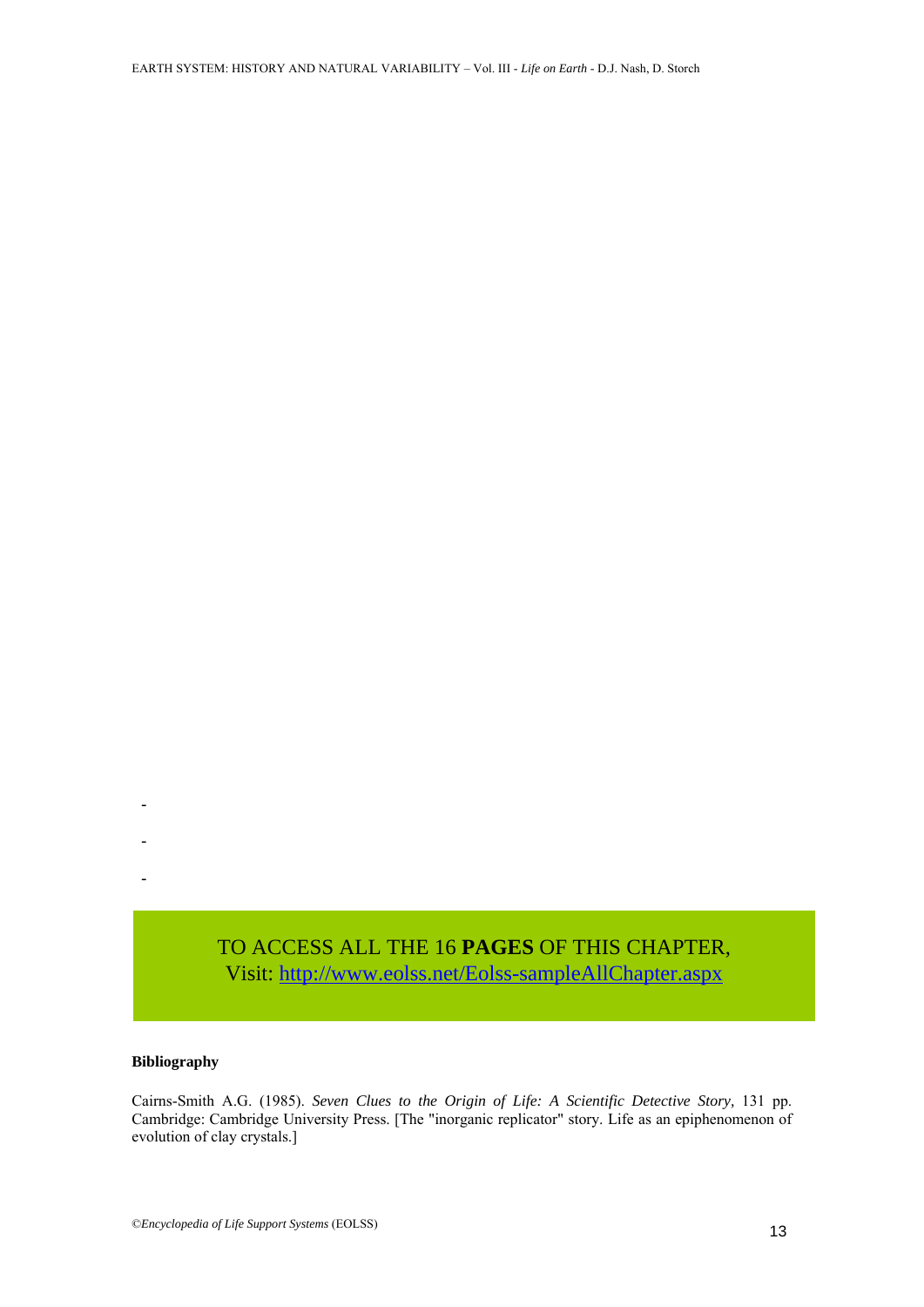Dawkins R. (1982). *The Extended Phenotype: The Gene as the Unit of Selection*, 307 pp. Oxford: W.H. Freeman and Co. [Presentation of neo-Darwinian evolutionary theory.]

De Duve C. (1995). *Vital Dust: Life as a Cosmic Imperative*, 362 pp. New York: Basic Books. [The prebiotic soup version of the story.]

Ehrlich H.L. (1996) *Geomicrobiology*. Basel: Marcel Dekker. [View of life from a planetary perspective. The theory of geophysiology, of a planet controlled by feedback between biota and inorganic part of the planet. Coevolution of the planet and life.]

Eigen M. (1996). *Steps Towards Life: a Perspective on Evolution,* 173 pp. Oxford: Oxford University Press. [The theory of hypercycles.]

Gold T. (1999). *The Deep Hot Biosphere*. Berlin: Springer-Verlag. [Theory proposing vast resources of hydrocarbons existing in the Earth's crust; catalyses on active surfaces in high temperatures and pressures; the crust as the site of life's origin.]

Ho M.W. (1993). *The Rainbow and the Worm: the Physics of Organisms*. Singapore: World Scientific. [A holistic view of life processes coherent through many space- and time-scales. An attempt to define the essence of the living based on these premises.]

Hsu K.J. (1982). Mass mortality and its environmental and evolutionary consequences. *Science*, **216**, 249–256. [A classic paper dealing with mass mortality, mass extinctions and fossilization. The concept of the depleted or so-called Strangelove ocean is derived from this publication.]

Kauffman S.A. (1993). *The Origins of Order: Self-organization and Selection in Evolution,* 709 pp. New York, Oxford: Oxford University Press. [Self-organizing processes as the basis of evolution. Behavior of complex systems at the edge between chaos and a frozen state.]

Kidwell S.M. (1998). Time-averaging in the marine fossil record: overview of strategies and uncertainties. *Geobios* **30**, 977–995. [This paper is a conceptual and process analysis of the taphonomy of death assemblages in nearshore and shelf settings as age-mixtures formed over thousands to tens of thousands of years.]

Lazcano A. (1997). Chemical evolution and the primitive soup: Did Oparin get it all right? *Journal of Theoretical Biology* **184**, 221–224. [This article gives information on the prebiotic soup version of the origin of life.]

Lovelock J.E. (1990). *The Ages of Gaia*. Bantam Books. [View of life from a planetary perspective. The theory of geophysiology, of a planet controlled by feedback between biota and inorganic part of the planet. Coevolution of the planet and life.]

Magurran A.E. and May M., eds. (1999). *Evolution of Biological Diversity*, 329 pp. Oxford: Oxford University Press. [Up-to-date review of evolutionary sources of biological diversity, speciation and extinction dynamics.]

McKinney M.L. (1989). Periodic mass extinctions—product of biosphere growth dynamics? *Historical Biology* **2**, 273–287. [This paper provides approaches for the modeling of self-regulated oscillations and extinctions of larger ecosystems, continuing the ideas of Tappan-Loeblich.]

Muller R.A. and MacDonald G.J. (1995). Glacial cycles and orbital inclination. *Nature* **377**, 107–108. [This paper deals with isotopical data and climate variations that show a 100 ka cycling that is caused by the previously ignored tilt of the earth's orbital plane and not by Milankovitch eccentricity. As the orbit changes, it passes through different parts of the sun's zodiacal ring, and encounters different regions of star dust.]

Oldfield F. (1999). The Past Global Changes (PAGES) project: a personal perspective. *Quaternary Science Reviews* **18**, 317–320. [This reflection provides good information (and/or deliberation) about major threads and subprojects, methods of the investigation, character of results, as well as the applicability of results and predictability of processes from this project.]

Playford P.E. and McLaren D.J. (1984). Iridium anomaly in the Upper Devonian of the Canning Basin, Western Australia. *Science* **226**, 437–439. [This paper documents increased content of iridium and other metals in early Famennian stromatolitic and weathering zones on partly emergent, extinct Frasnian reefs.]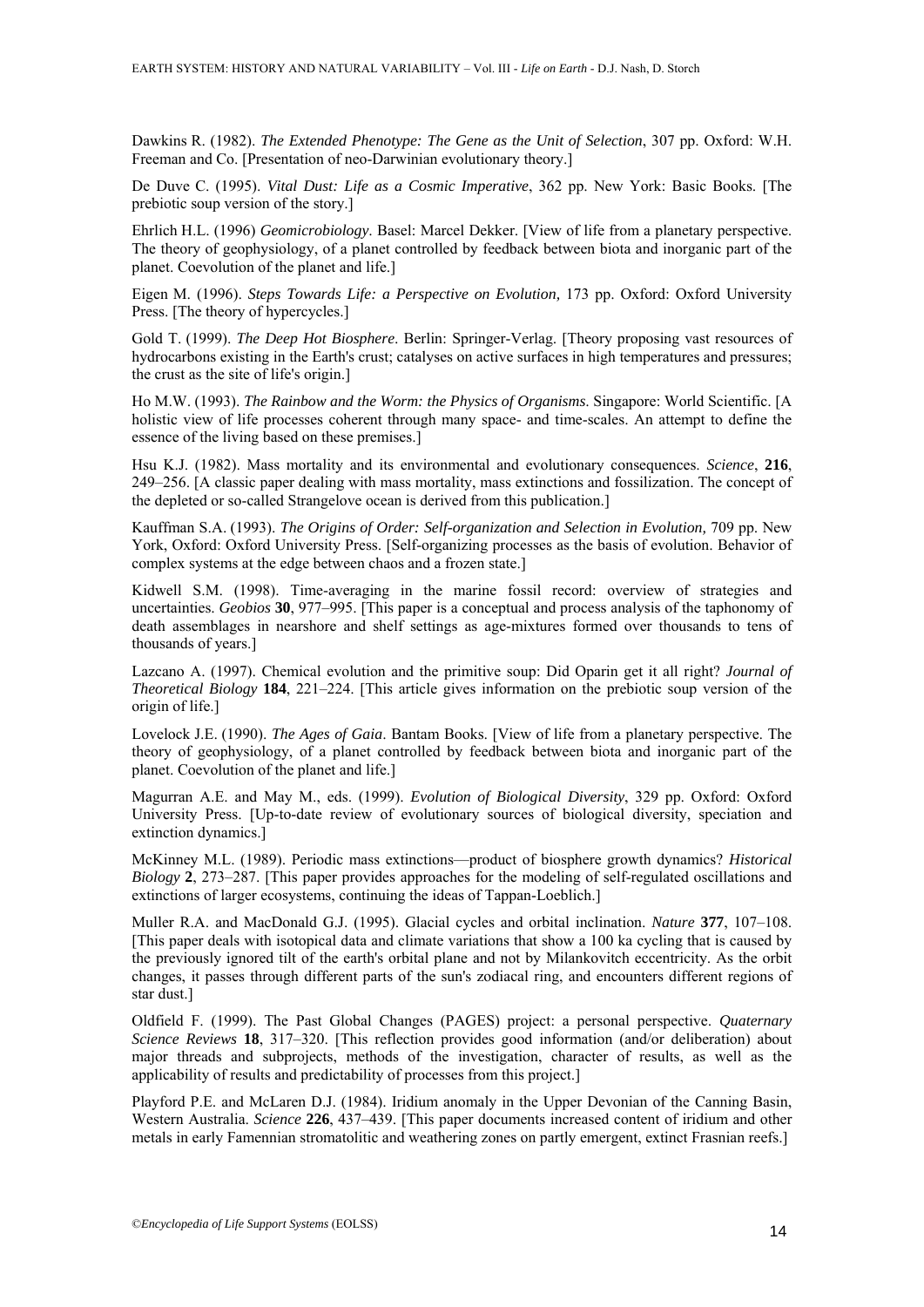Racki G. (1998). Frasnian-Famennian biotic crisis—Underevaluated tectonic control? *Paleogeography, Paleoclimatology, Paleoecology* **141**, 177–198. [This provides an application of the Cathles-Hallam model of fluctuating tectonic stress among lithospheric plates, including the massive effusions of basalts that may change sea level and Earth environments. Comparisons are also made with the ideas of F.E. Suess, nineteenth century.]

Raup D.M. (1991). *Extinction: Bad Genes or Bad Luck?*, 224 pp. New York: Norton. [A comprehensive overview of theories and facts about large extinctions and extinction dynamics]

Raup D.M. and Boyajian G.E. (1988). Patterns of generic extinction in the fossil record. *Paleobiology* **14**, 109–125. [Plots of global databases on extinctions of organisms are used to search for periodicities. A 26 million-year periodicity and others are postulated.]

Ricklefs R.E. and Schluter D., eds. (1993). *Species Diversity in Ecological Communities: Historical and Geographical Perspectives*, 414 pp. Chicago: University of Chicago Press. [The most important contribution to the theory of species diversity of communities. Overview of factors affecting diversity, ranging from local to geographical and historical ones.]

Rosenzweig M. (1995). *Species Diversity in Space and Time*, 436 pp. Cambridge: Cambridge University Press. [An excellent attempt to identify and explain the main large-scale diversity patterns from a general theoretical point of view. The general theory of species diversity is based on the assumption that area is a major factor affecting speciation and extinction dynamics and consequently almost all diversity patterns.]

Sepkoski J.J. Jr. (1992). Phylogenetic and ecologic patterns in the Phanerozoic history of marine biodiversity. *Systematics, Ecology, and Biodiversity Crisis* (N. Eldredge, ed.)*,* pp. 77–100. New York: Columbia University Press. [This essay includes all the classic Sepkoski conclusions based on a structural view of the problem.]

Shukolyukov A. and Lugmair G.W. (1998). Isotopic evidence for the Cretaceous–Tertiary impactor and its type. *Science* **282**, 5390, 927–929. [This paper carefully documents the probability that the Chicxulub impactor was a carbonaceous asteroid similar to those which supplied Earth with carbonaceous chondrites of different metamorphic types. The alternative that the bolide was a comet cannot be refuted. Enhanced flux of extraterrestrial <sup>3</sup>He in sediments associated with the Chesapeake impact is also discussed.]

Strauss H. and Joachimski M. (2000). Response of the Ocean/Atmosphere System to Past Global Changes. *Chemical Geology, Special Issue* **162**. [This collection of papers discusses phoshorites, sulphur and carbon isotopes of Neoproterozoic/Cambrian times. Topics include high <sup>34</sup>S values in nearshore<br>areas as a result of overturn in ocean stratification. <sup>18</sup>O evidence for Carboniferous and terminal  $18\overrightarrow{O}$  evidence for Carboniferous and terminal Permian glaciations, etc.]

Valentine J.W. and Jablonski D. (1993). Fossil communities, Compositional variation at many time scales. *Species Diversity in Ecological Communities—Historical and Geographical Perspectives* (R.E. Ricklefs and D. Schluter, eds.), pp. 341–349. Chicago: University of Chicago Press. [This study exemplifies asynchronous and structured changes of communities with many characteristics of noncompetitive diffusion.]

Walliser O.H., ed. (1995). *Global Events and Event Stratigraphy in the Phanerozoic*, 340 pp. Berlin: Springer Verlag. [This is a basic monograph reviewing the results of the international project IGCP 216: Global Bioevents and Mass Extinctions. Ammonite faunas and eustacy are emphasized, together with outlines of ideas about "aging" of systems and organic groups.]

Wilde P. and Berry W.B.N. (1984). Destabilization of the oceanic density structure and its significance to marine extinction events. *Paleogeography, Paleoclimatology, Paleoecology* **48**, 143–162. [This is a truly classic study focused on mixing in the oceans, overturns of anoxic water and other significant changes in oceanic thermal transfer.]

Wilson E.O. (1994). *The Diversity of Life*, 406 pp. New York: Norton. [A famous and very popular book about diversity, from its origin and dynamics to its contemporary loss and consequent conservation issues.]